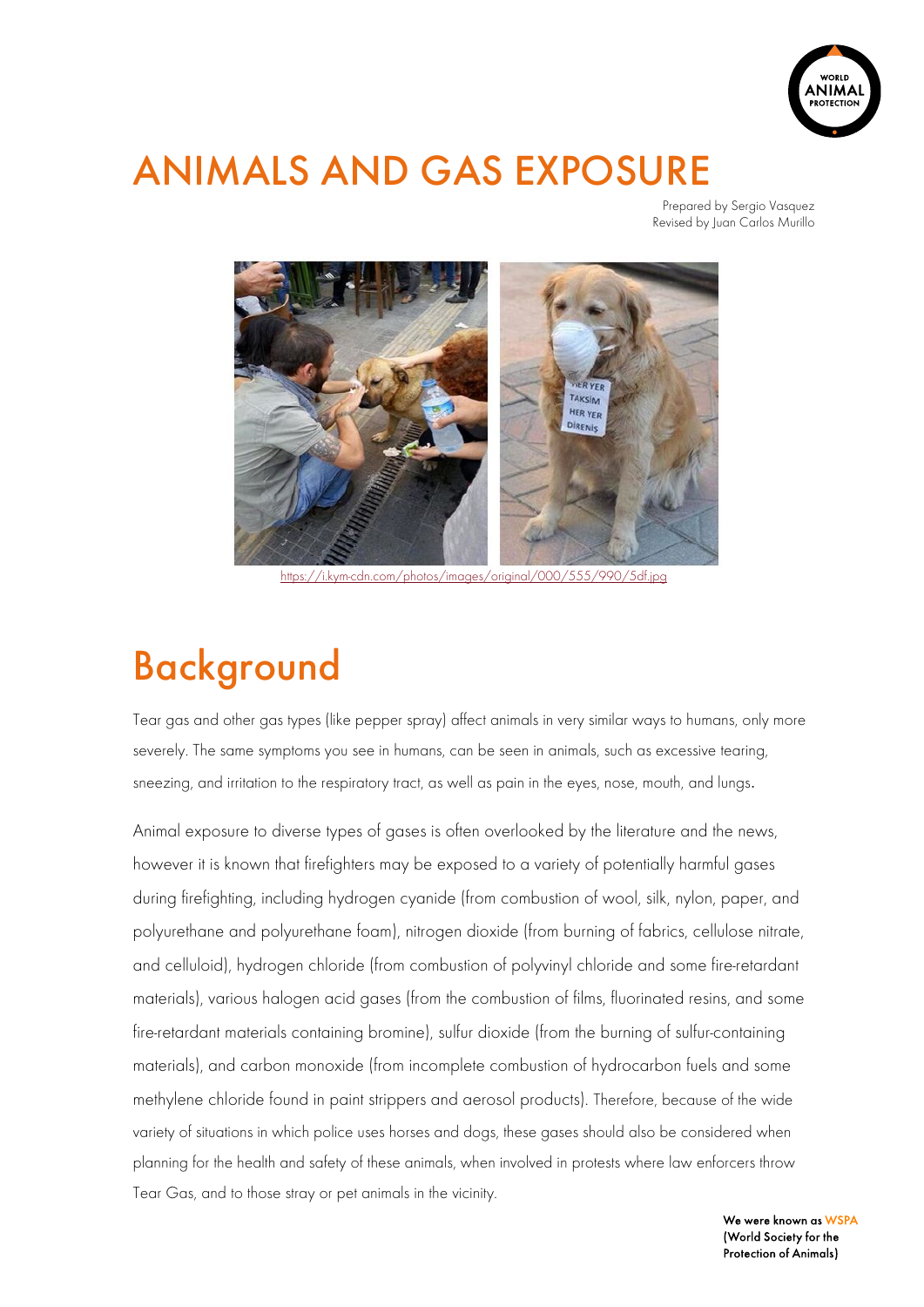

Tear Gas, also called o-chlorobenzylidene malononitrile, is commonly referred to as CS gas. However, it can become a Cyanide after chemical breakout, especially if the can in which it may be contained is expired; this puts it in the high-risk toxic agents list for people and especially for more susceptible, smaller animals. The main potential route of exposure in veterinary medicine is by inhalation. Substantial skin absorption can also occur if the atmospheric concentration is high or if the skin comes into contact with cyanide solutions. High ambient temperatures and high humidity appear to increase skin absorption. (Significant cyanide exposures result in death within a few minutes because of the arrest of mitochondrial oxidative phosphorylation, histotoxic hypoxia, and severe metabolic acidosis, which results in rapid onset CNS, cardiovascular, and respiratory effects. CNS signs and symptoms in people could include excitement, dizziness, nausea, vomiting, headache, and weakness, which progresses to drowsiness, tetanic spasm, lockjaw, convulsions, hallucinations, loss of consciousness, and terminal coma.)

Pepper spray, is a lachrymatory agent, meaning that it stimulates the eyes to produce tears.

An oil known as oleoresin capsicum is the main component in pepper spray. Capsaicin is an inflammatory agent in the oil. This is the same chemical that adds the characteristic heat to chilli peppers. However, capsaicin is present in pepper spray at a much higher concentration.

Animals such as horses or large dogs tend to recover faster to Tear Gas in its intended state and if the time of exposure is short, but it is lethal in seconds for birds, and if exposed for more than half-hour in cats and dogs, it can kill them immediately or in the following 2 to 3 days or even after a month.

With the exception of more severe cutaneous reactions, recovery from exposure is generally quick upon exposure to fresh air, usually within 30 min after exposure. Clinical signs in the acute and repeated-dosed animal studies suggest that CS is highly irritating. The majority of the acute inhalation exposure data in animals focused primarily on lethality and death generally caused by pulmonary oedema and congestion. Renal damage was also occasionally noted but may have been secondary to anoxia.

#### General signs in affected animals are:

- Burning in the throat
- Wheezing
- Dry cough
- Shortness of breath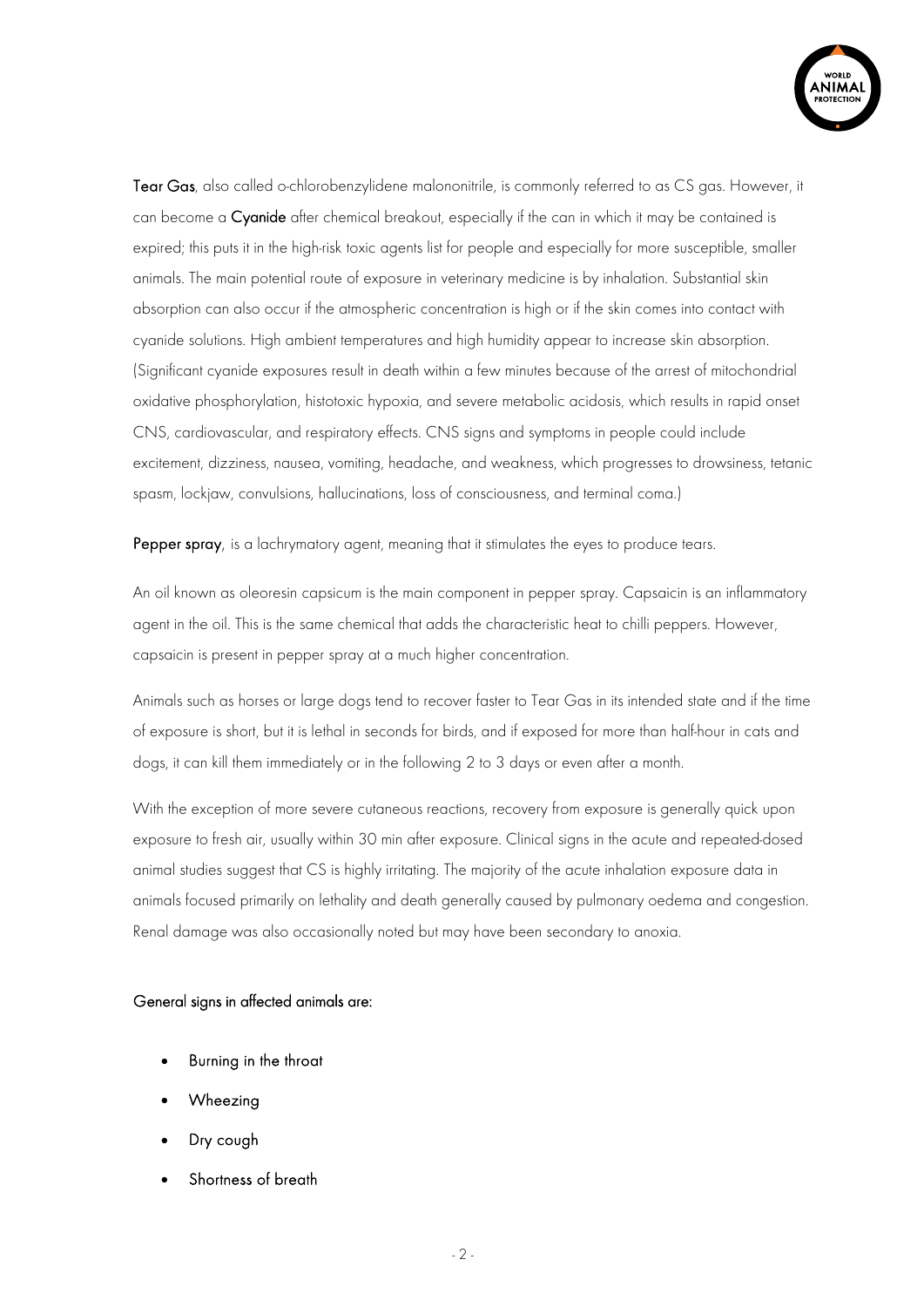

- **Gagging**
- Gasping
- Inability to breathe or speak/vocalise

In rare cases, it can cause cyanosis, a bluish discolouration of the skin that indicates a lack of blood flow and oxygen. Apnea and respiratory arrest may also occur.

### Recommendations for Owners

### PEPPER SPRAY

Owners whose animals (and themselves!) may come into contact with pepper spray should take the following steps to alleviate the burning symptoms:

- Carry wipes and rinse solutions to help clean eyes, nose, mouth and skin fast
- Since the spray is oil-based, people who have it on their skin are advised not to touch the affected area. Touching the solution can quickly spread it to other areas of the body.
- If pepper spray enters the eyes, rapid blinking might help to flush it out.
- Wash thoroughly with hand soap, shampoo, or dish soap as it can break up the oil. After that, the area should be rinsed with water. Baby shampoos can be useful for washing spray in the eye area.
- People who get sprayed may instinctively want to douse themselves in water, and this can provide instant but short-lived relief. Oil does not mix with water on a molecular level, so washing the skin with water alone will not remove the solution.

#### TEAR GAS

- Flushing the eyes. Dogs will try to run and be over excited as soon they feel the irritant, so take them out of the area, hold their head and allow fresh water to stream from the inside corner of the eye to the outside. Repeat on the other side.
- Many chemicals found in tear gas can seep into your clothes and through the fur and to the skin of the animals and their belly causing ongoing symptoms, so it is imperative to remove contaminated clothing as soon as possible and give a bath to the animal fast!